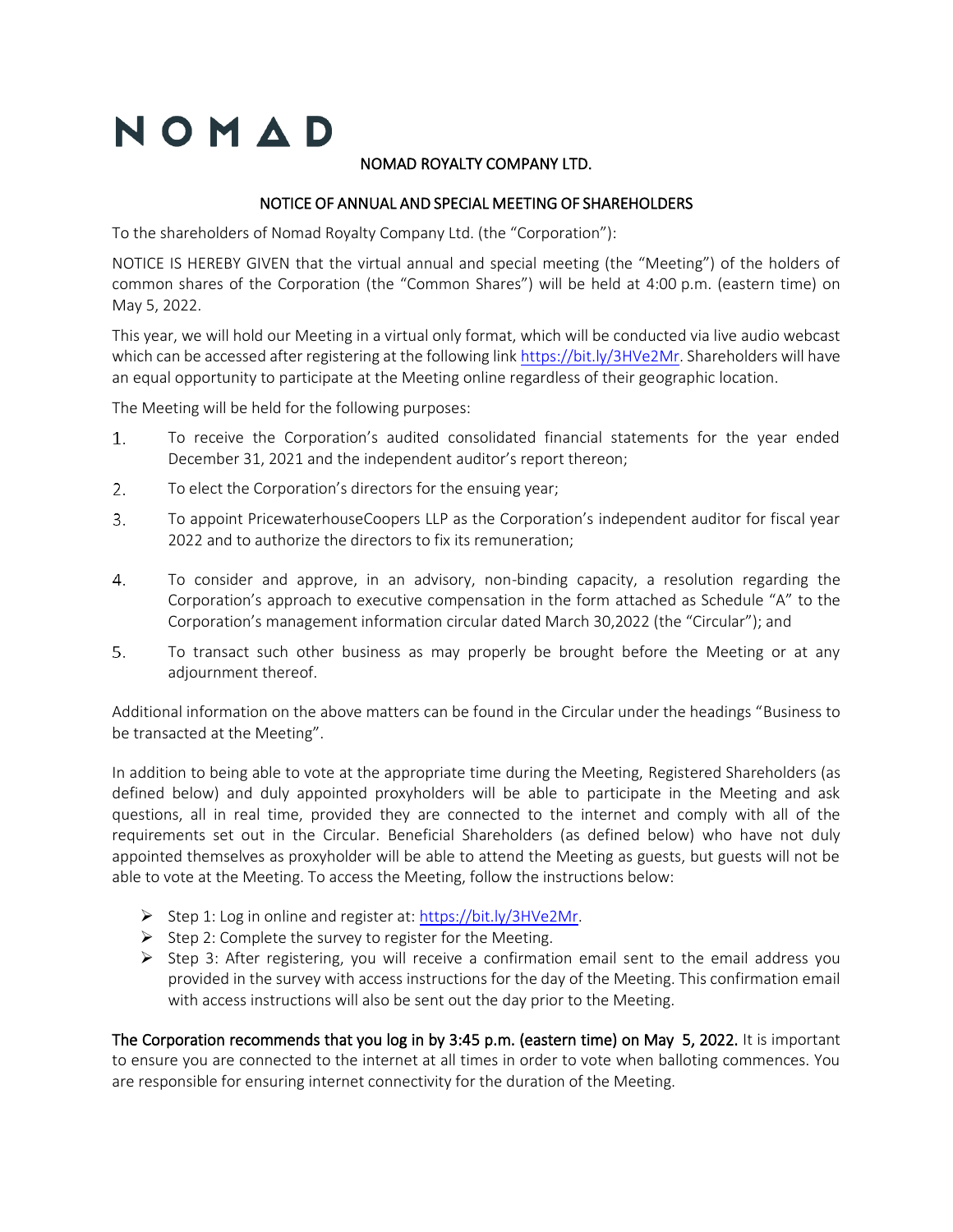Registered Shareholders who are unable to participate in the Meeting are kindly requested to specify on the accompanying form of proxy the manner in which the Common Shares represented thereby are to be voted, and to sign, date, and return same in accordance with the instructions set out in the form of proxy and the Circular.

A Registered Shareholder or a shareholder who does not hold shares of the Corporation in its own name (a "Beneficial Shareholder") who desires to appoint a person other than those identified on the form of proxy or voting instruction form to represent him, her or it at the online Meeting, or any adjournment thereof, may do so by inserting such person's name in the blank space provided in the form of proxy or voting instruction form and following the instructions for submitting such form of proxy or voting instruction form. This must be completed prior to registering such proxyholder, which is an additional step to be completed once you have submitted your form of proxy or voting instruction form. If you wish that a person other than the nominees identified on the form of proxy or voting instruction form attend and participate at the online Meeting as your proxy and vote your Common Shares, including if you are a Beneficial Shareholder and wish to appoint yourself as a proxyholder to attend, participate and vote at the virtual Meeting, you MUST register such proxyholder after having submitted your form of proxy or voting instruction form identifying such proxyholder. Failure to register the proxyholder will result in the proxyholder not receiving a four-digit username to attend, participate and vote at the Meeting. Without a username, proxyholder will not be able to register in order to participate, submit questions online and vote virtually at the Meeting. To register a proxyholder, shareholders MUST visit http://www.computershare.com/NomadRoyalty and provide Computershare Investor Services Inc. (the "Transfer Agent") with their proxyholder's contact information, so that the Transfer Agent may provide the proxyholder with a four-digit username via email. The username will be required for proxyholders to register for the Meeting in accordance with the steps 1 to 3 above and attend and vote at the Meeting which will be held through a live audio webcast. Beneficial Shareholders in the United States must follow the procedures set forth under heading "Proxy Matters and Voting Information - United States Beneficial Shareholders" of the Circular.

The board of directors has fixed a record date of March 25, 2022 for the Meeting. Accordingly, shareholders registered on the books of the Corporation at the close of business on March 25, 2022 are entitled to receive notice of the Meeting and are entitled to vote thereat.

#### Notice-and-Access

The Corporation has elected to use "notice-and-access" rules ("Notice-and-Access") under National Instrument 54-101 *Communication with Beneficial Owners of Securities of a Reporting Issuer* ("NI 54-101") for distribution of Proxy-Related Materials (as defined below) to Beneficial Shareholders. Notice-and-Access is a recent set of rules that allows issuers to post electronic versions of proxy-related materials on SEDAR and on one additional website, rather than mailing paper copies. "Proxy-Related Materials" refers to the Circular, the Notice of Meeting and a voting instruction form ("VIF").

The use of Notice-and-Access is more environmentally friendly as it will help reduce paper use. It will also reduce the Corporation's printing and mailing costs. Beneficial Shareholders may obtain further information about Notice-and-Access by contacting: (i) for Beneficial Shareholders with a 15-digit Control Number: Computershare Investor Services Inc. toll free at 1-866-964-0492 or on the internet at [www.computershare.com/noticeandaccess;](http://www.computershare.com/noticeandaccess) or (ii) for Beneficial Shareholders with a 16-digit Control Number: Broadridge Financial Solutions, Inc. toll free at 1-855-887-2244.